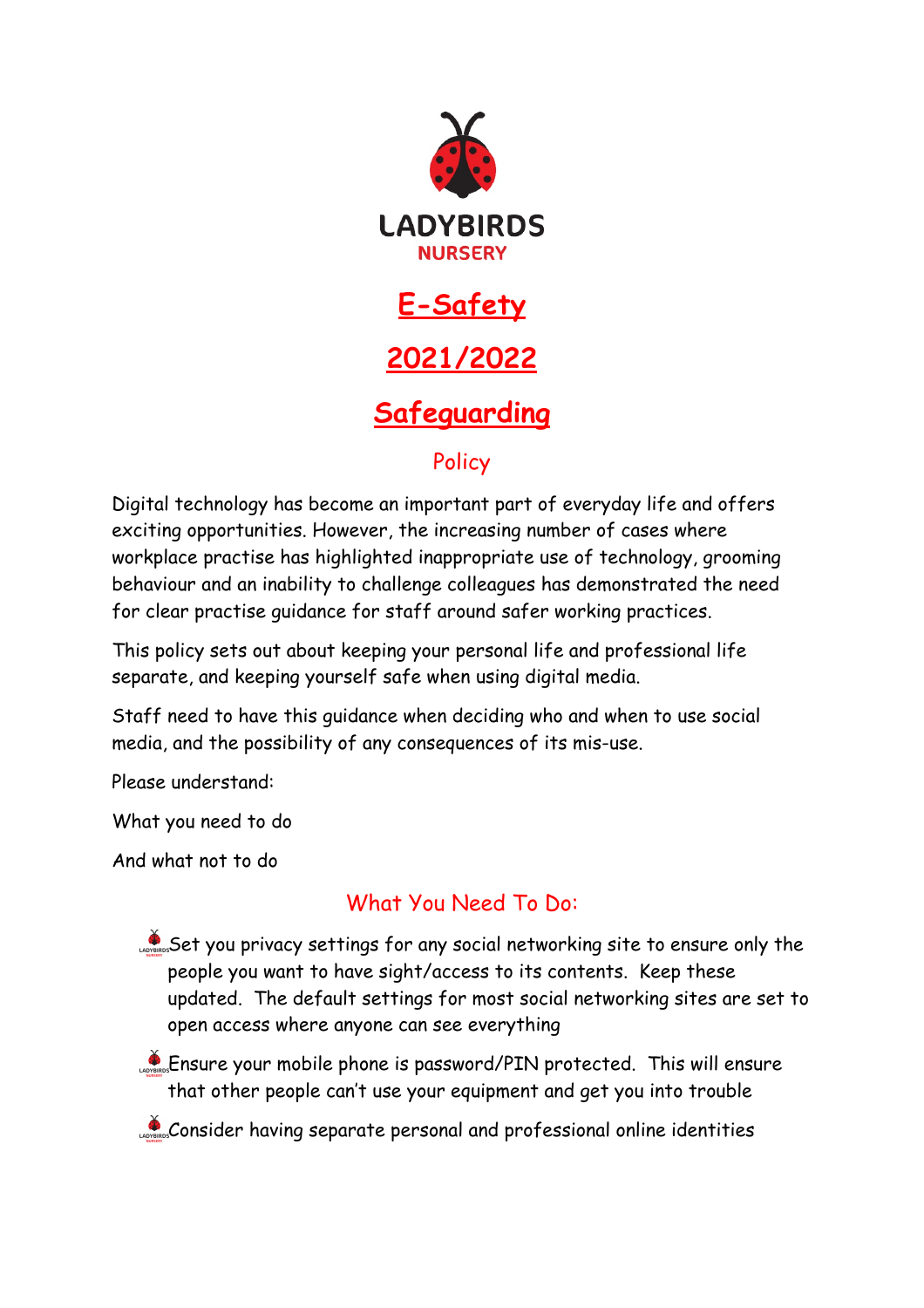- **Make sure that all the information about you that is publicly available is** accurate and appropriate – think about any pictures you have posted and are they appropriate for parents to see. If you don't want it to be public – don't put it online
- Remember that online conversations may be referred to as 'chat' but they are written documents and should always be treated as such. Be mindful about how you present yourself when you are publishing information about yourself or having conversations 'on-line'
- Be aware that the mis-use of digital equipment can lead to consequences. Breach of the policy can result in disciplinary actions being taken against you, and a possibility of prosecution from the police
- Remember that once you have posted something online it is publicly available. Other people may choose to copy this.
- Switch off any Bluetooth capability. Bluetooth allows another person to have access to your equipment – they can pretend to be you.

#### Do Not

- Give your personal information to anyone, including children and parents. This includes personal mobile phone numbers, social networking accounts, personal websites, blogs, passwords and PIN numbers
- Use the internet or web-based communication to send personal messages
- Be very aware that accepting parents as 'friends' on social media is inviting them in to take a look at your personal life
- Lapposition of the personal digital device for any purpose other than private use

#### **Tapestry**

This is the means of communication between nursery and parents. Observations, messages pictures, information about accident and any other information or consent is communicated on Tapestry to parents this way.